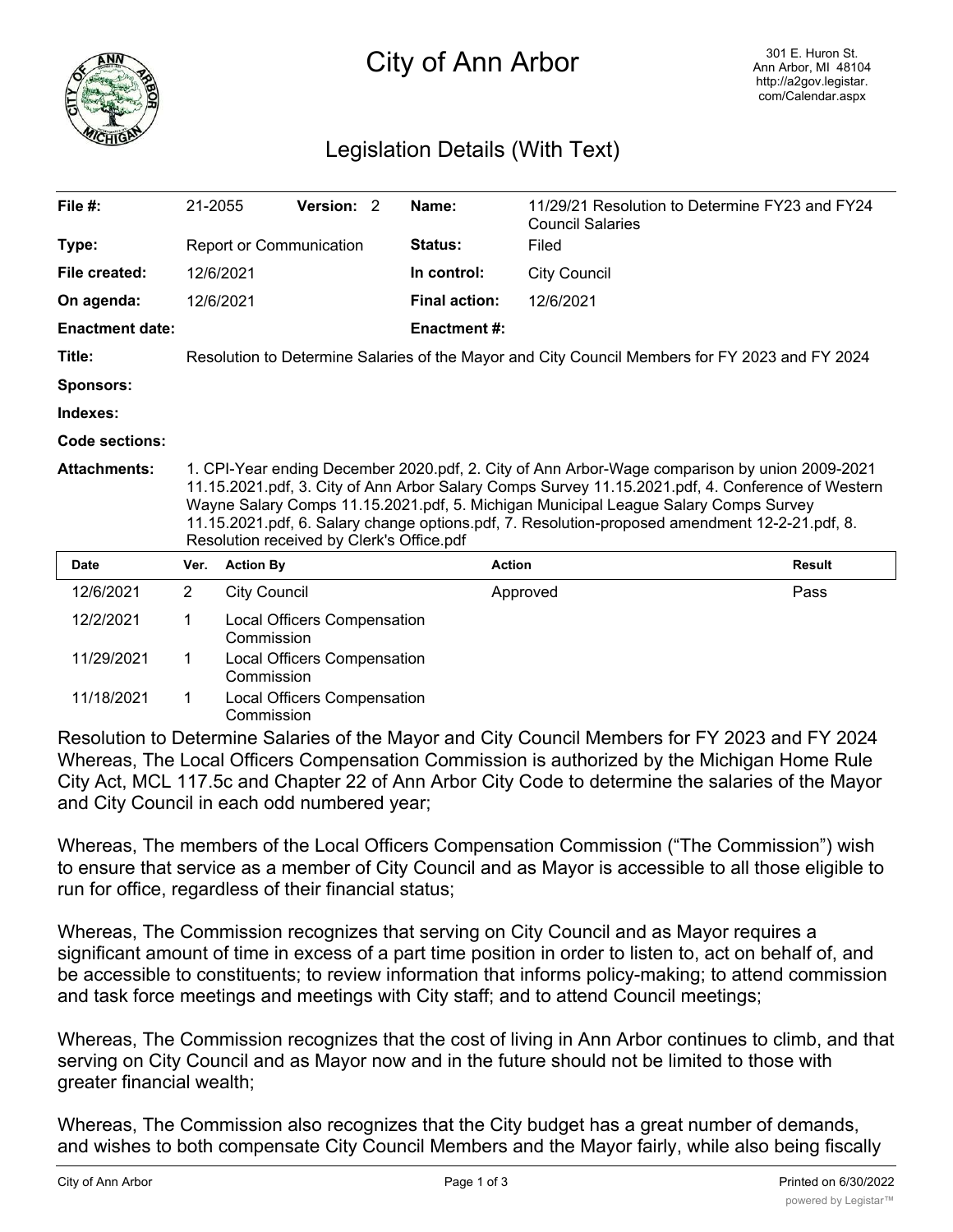## **File #:** 21-2055, **Version:** 2

responsible and mindful of the need for financial resources everywhere;

Whereas, At its 2019 session, the Commission determined that salaries of the City Council members should be set at 50% of the Mayor's salary;

Whereas, The Commission recognizes that the Mayor's responsibilities include but also extend beyond those of the other City Council members, but continues to be concerned about the significant gap between the compensation of the City Council Members and the Mayor;

Whereas, The Commission, while recognizing that it cannot bind future Commission determinations, believes that City Council Members' salaries should ultimately be set at no less than 60% of the Mayor's salary, but believes that incremental increases toward this goal is appropriate; and

Whereas, The Commission has employed the following measures and process to determine the change in salaries:

The Council Members' salaries are set to 52.5% of the Mayor's salary for FY 2023 and 55% of the Mayor's salary for FY 2024. The Mayor's salary is increased in the next two fiscal years according to a cost-of-living calculation as follows:

The increase in salaries for each fiscal year is equal to the average of the annual percent change in CPI for the fiscal years July 2019-July 2020 and July 2020-July 2021 for 2020 and the annual percent change in City nonunion employee compensation for the years 2020 and 2021.

July 2019-July 2020 CPI change = 1.0% July 2020-July 2021 CPI change = 5.4% City nonunion wage change  $2020 = 0\%$ City nonunion wage change  $2021 = 3\%$ Average percent change (1.0%+5.4%+0%+3%)/4 = 2.4%

The CPI used is the U.S. CPI-U (U.S.; all items; base 1982-1984 = 100; non-seasonally adjusted) published by the federal Bureau of Labor Statistics.

RESOLVED, That the Local Officers Compensation Commission of the City of Ann Arbor, in its 2021 session, determines the following salaries for the Mayor and Council members of the City of Ann Arbor:

Mayor:

|                               | FY 2023 salary (start July 1, 2022):                    | $$48,591.49 \times .525 =$  | \$25,510.53 |
|-------------------------------|---------------------------------------------------------|-----------------------------|-------------|
|                               | Current FY 2022 salary:<br>(50% of Mayor's FY22 salary) | \$23,726.32                 |             |
| Council members (10 members): |                                                         |                             |             |
|                               | FY 2024 salary (start July 1, 2023):                    | $$48,591.49 \times 1.024 =$ | \$49,757.69 |
|                               | FY 2023 salary (start July 1, 2022):                    | $$47,452.63 \times 1.024 =$ | \$48,591.49 |
|                               | Current FY 2022 salary:                                 | \$47,452.63                 |             |